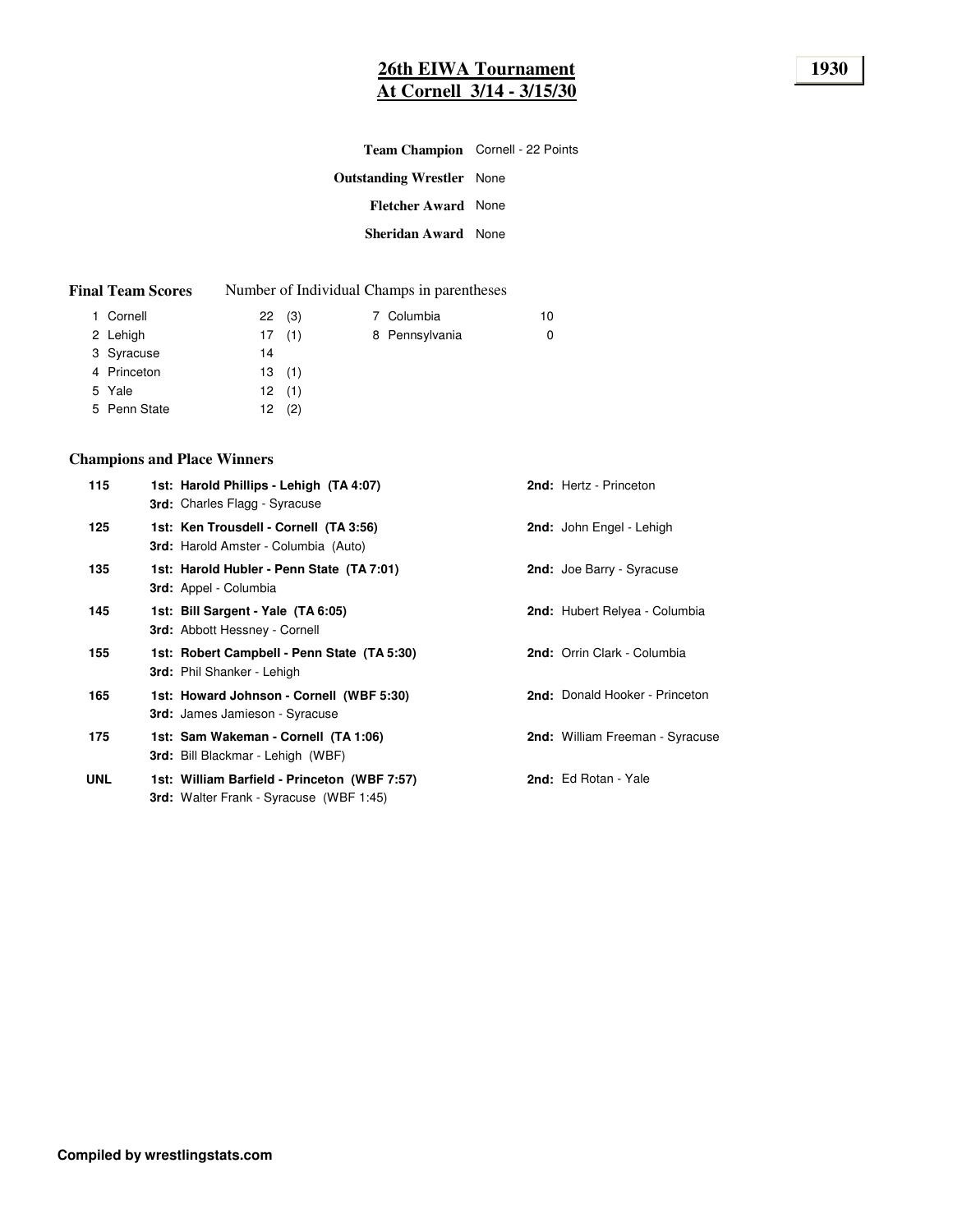# **3/14/1930 and 3/15/1930 at Cornell 1930 EIWA Championship Page 1 of 4**

### **115 Weight Class**

| Hertz, Princeton          |                         |                           |                         |
|---------------------------|-------------------------|---------------------------|-------------------------|
|                           | Hertz TA 7:26           |                           |                         |
| Charles Flagg, Syracuse   |                         |                           |                         |
|                           |                         | Hertz TA 5:26             |                         |
| Hartzsch, Cornell         |                         |                           |                         |
| Bernard Queneau, Columbia | Hartzsch TA 1:25        |                           |                         |
| Harold Phillips, Lehigh   |                         |                           | Harold Phillips TA 4:07 |
| David Bigwood, Yale       | Harold Phillips TA 7:40 |                           |                         |
| Roy Maize, Penn State     |                         | Harold Phillips Fall 5:26 |                         |
| Hugh, Pennsylvania        | Roy Maize Fall 9:03     |                           |                         |

#### **Consolation Bouts**

#### **Second Place**

Final Second Hertz, Princeton

## **Third Place**

WRB Third Charles Flagg, Syracuse defeated Hartzsch, Cornell

### **125 Weight Class**

| Ken Trousdell TA 7:20  |                                            |                                               |
|------------------------|--------------------------------------------|-----------------------------------------------|
|                        |                                            |                                               |
|                        |                                            |                                               |
|                        |                                            |                                               |
|                        |                                            | Ken Trousdell TA 3:56                         |
|                        |                                            |                                               |
|                        |                                            |                                               |
| Lloyd Peavey Fall 9:56 |                                            |                                               |
|                        | Edward Ihrig TA 6:33<br>John Engel TA 7:24 | Ken Trousdell Fall 9:25<br>John Engel TA 4:22 |

### **Consolation Bouts**

### **Second Place**

| <b>WRB Second</b> | Harold Amster, Columbia defeated Edward Ihrig, Princeton |
|-------------------|----------------------------------------------------------|
| Final Second      | Harold Amster, Columbia defeated John Engel, Lehigh      |

### **Third Place**

Final Third John Engel, Lehigh automatic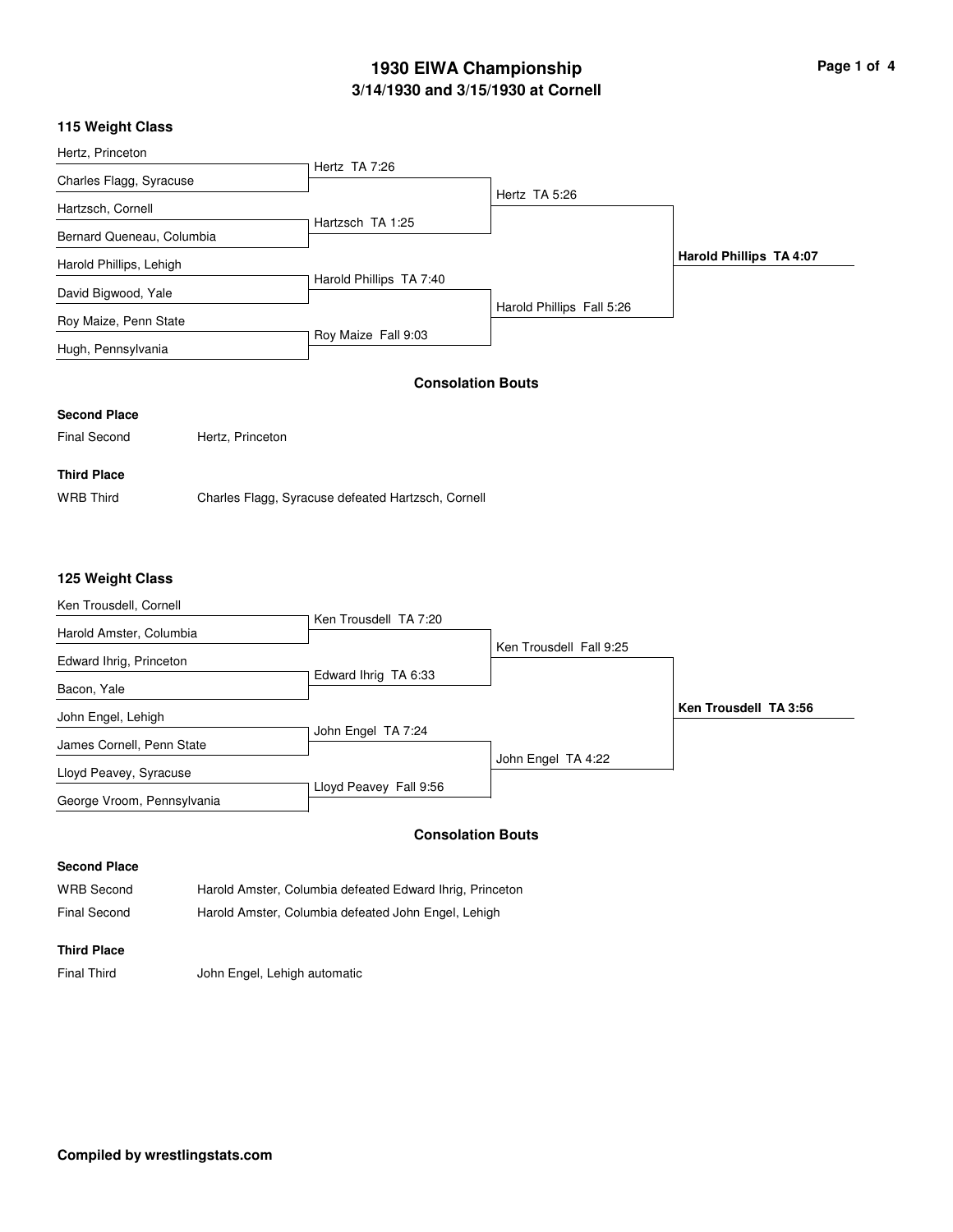# **3/14/1930 and 3/15/1930 at Cornell 1930 EIWA Championship**

| Page 2 of 4 |  |  |
|-------------|--|--|
|             |  |  |

### Harold Hubler, Penn State George Horne, Pennsylvania Kent, Princeton Whiteridge, Yale Joe Barry, Syracuse Macy Lipschitz, Cornell Appel, Columbia Tom Lewis, Lehigh Harold Hubler TA 1:29 Kent TA 1:16 Joe Barry TA 2:11 Appel TA 3:00 Harold Hubler TA 5:50 Joe Barry TA 1:26 OT **Harold Hubler TA 7:01 Consolation Bouts Second Place** Final Second Joe Barry, Syracuse **Third Place** WRB Third Appel, Columbia defeated Macy Lipschitz, Cornell Final Third **Appel**, Columbia Bill Sargent, Yale Johnson, Penn State Elmer Carpenter, Syracuse Myers, Princeton Hubert Relyea, Columbia Robert Brubaker, Pennsylvania Abbott Hessney, Cornell Bill Sargent TA 3:14 Elmer Carpenter TA 5:05 Hubert Relyea TA 9:09 Bill Sargent TA 7:48 Hubert Relyea TA 1:53 **Bill Sargent TA 6:05 145 Weight Class**

#### **Consolation Bouts**

Abbott Hessney TA 3:25

#### **Second Place**

Bill Brady, Lehigh

**135 Weight Class**

Final Second Hubert Relyea, Columbia

#### **Third Place**

WRB Third Abbott Hessney, Cornell defeated Robert Brubaker, Pennsylvania Final Third Abbott Hessney, Cornell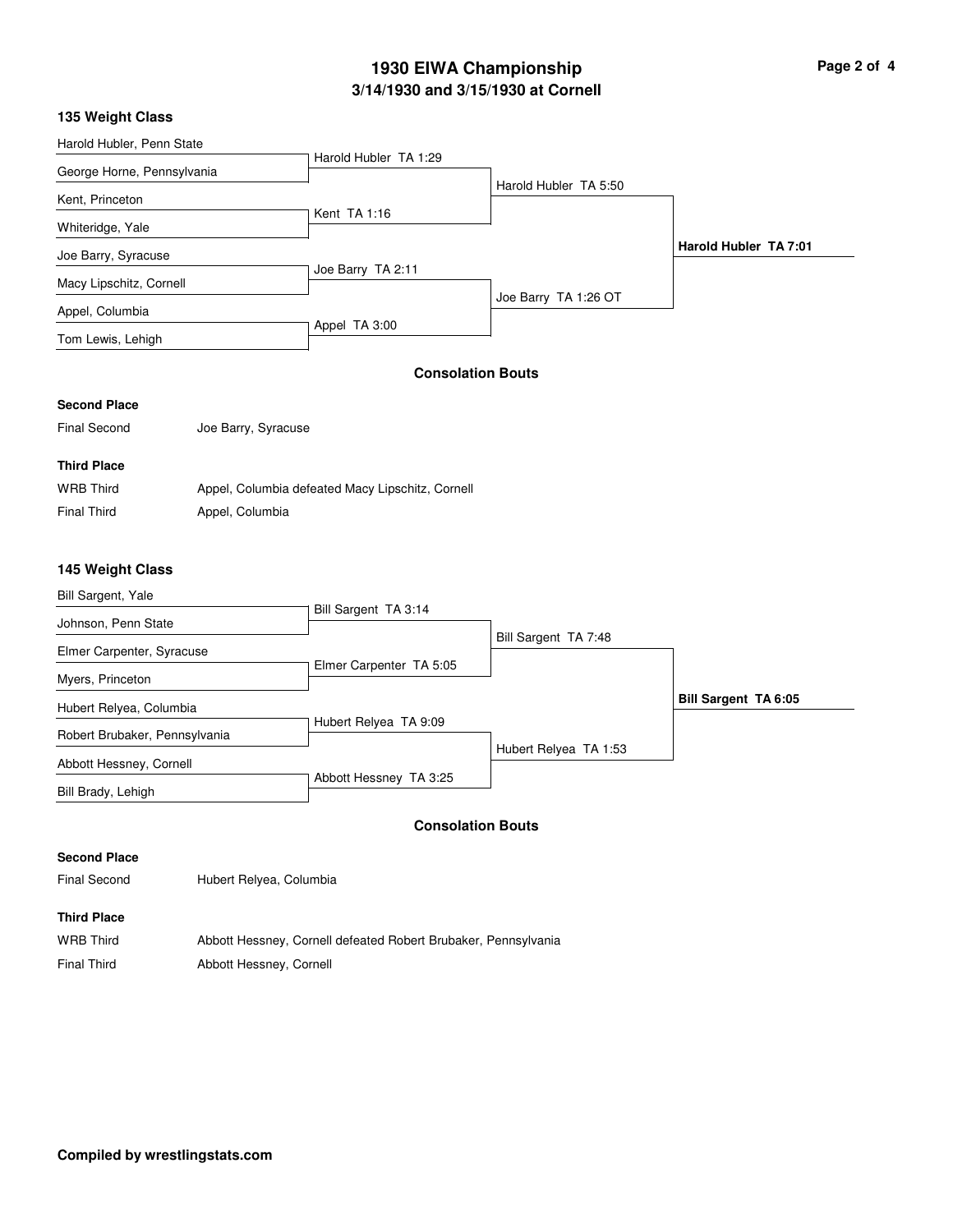# **3/14/1930 and 3/15/1930 at Cornell 1930 EIWA Championship Page 3 of 4**

### **155 Weight Class**

| Robert Campbell, Penn State |                           |                         |                         |
|-----------------------------|---------------------------|-------------------------|-------------------------|
|                             | Robert Campbell Fall 3:04 |                         |                         |
| Fish, Syracuse              |                           | Robert Campbell TA 9:40 |                         |
| Carroll Pratt, Pennsylvania |                           |                         |                         |
|                             | Carroll Pratt RD          |                         |                         |
| Hulse, Cornell              |                           |                         |                         |
| Orrin Clark, Columbia       |                           |                         | Robert Campbell TA 5:30 |
|                             | Orrin Clark TA 8:09       |                         |                         |
| Royster, Princeton          |                           |                         |                         |
| Phil Shanker, Lehigh        |                           | Orrin Clark TA 0:18 OT  |                         |
| Cleveland, Yale             | Phil Shanker Fall 9:01    |                         |                         |
|                             |                           |                         |                         |
|                             |                           |                         |                         |

## **Consolation Bouts**

## **Second Place**

| <b>WRB Second</b>   | Carroll Pratt, Pennsylvania defeated Fish, Syracuse        |
|---------------------|------------------------------------------------------------|
| <b>Final Second</b> | Orrin Clark, Columbia defeated Carroll Pratt, Pennsylvania |
|                     |                                                            |
| <b>Third Place</b>  |                                                            |
|                     |                                                            |
| <b>WRB Third</b>    | Phil Shanker, Lehigh defeated Royster, Princeton           |

#### **165 Weight Class**

| Howard Johnson, Cornell  |                        |                          |                                 |
|--------------------------|------------------------|--------------------------|---------------------------------|
| Paul Long, Penn State    | Howard Johnson TA 3:28 |                          |                                 |
| James Jamieson, Syracuse |                        | Howard Johnson Fall 8:08 |                                 |
| John Brodie, Yale        | James Jamieson TA 8:35 |                          |                                 |
| Donald Hooker, Princeton |                        |                          | <b>Howard Johnson Fall 5:30</b> |
| Lou Amster, Columbia     | Donald Hooker TA 2:05  |                          |                                 |
| Paul Seal, Lehigh        |                        | Donald Hooker TA 1:57    |                                 |
| Thompson, Pennsylvania   | Paul Seal Fall 6:43    |                          |                                 |

## **Consolation Bouts**

#### **Second Place**

| <b>WRB Second</b> | James Jamieson, Syracuse defeated Paul Long, Penn State    |
|-------------------|------------------------------------------------------------|
| Final Second      | Donald Hooker, Princeton defeated James Jamieson, Syracuse |

### **Third Place**

Final Third James Jamieson, Syracuse